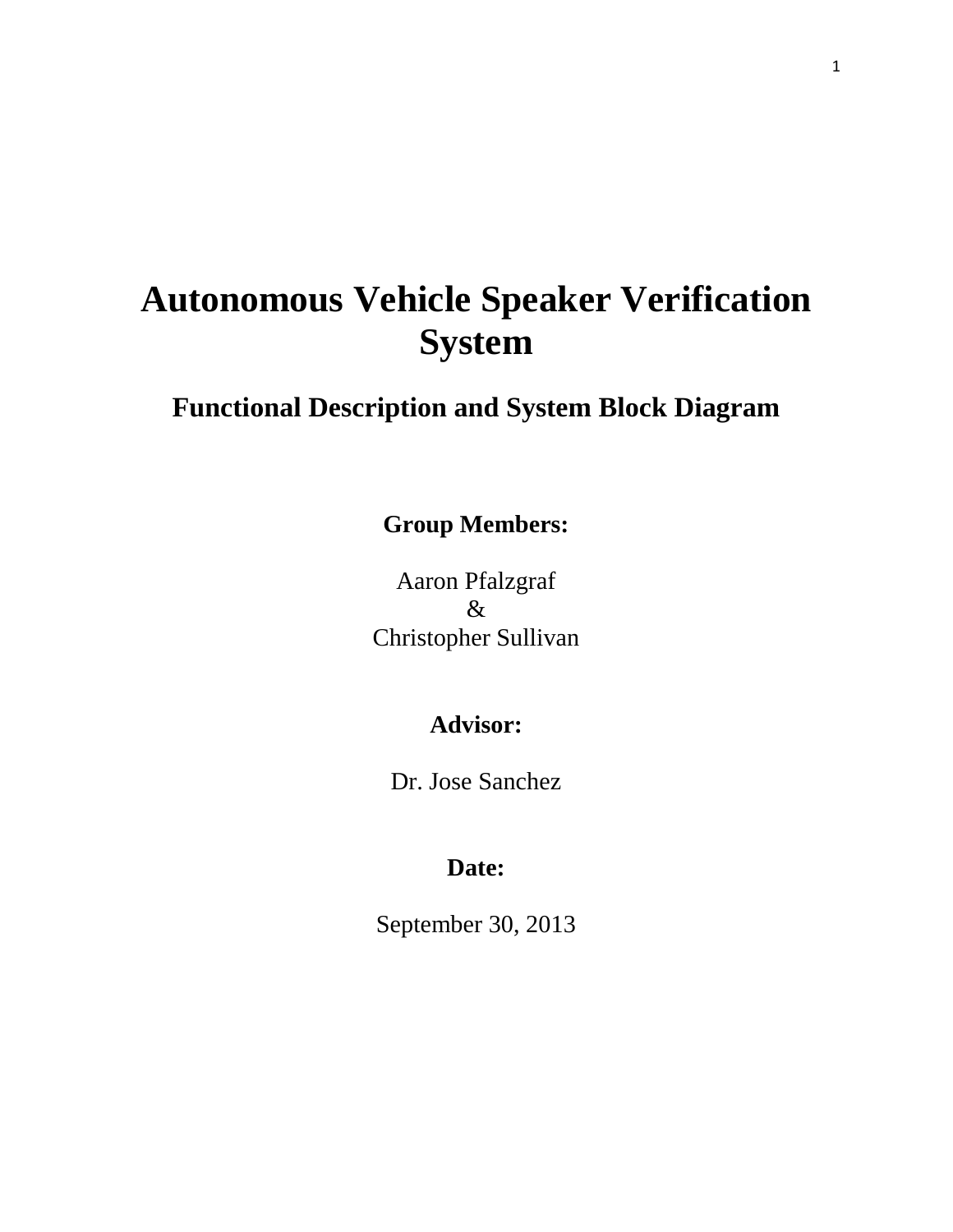#### **Objective:**

This project will involve developing a speaker verification system to assist in reliably controlling a robot with voice commands. Voice commands are a convenient robot control method, but they introduce safety risks if anyone's voice can control the robot. By including a speaker verification system, the robot can be set to respond only to one "master" voice. This will increase the safety and reliability of the system.

#### **Speaker Verification Background:**

*Speaker verification* refers to speech processing systems that can validate the provided identity of a user by examining the sound of his or her voice. For proper system operation, the user must claim to be an individual about which the speaker verification system already has speech information. The system's speech information database must be generated by training sessions before any verification can occur. When a user speaks into the system's microphone, the system will compare the new speech samples with the stored speech information from the pre-generated database. If the speech patterns match within a certain threshold, the user's identity claim is accepted. Otherwise, the claim is rejected. Such systems are valuable and convenient in security applications, because the sound of a user's voice is not something that the user can forget or misplace like a password or card-key. In robot control, speaker verification is useful so that the robot can only be controlled by one person's voice.

Speaker verification should not be confused with *speaker identification*. In speaker identification systems, the user need not claim an identity, and his or her speech is compared to the stored speech information of multiple individuals to determine the closest match. Speaker verification systems are only concerned with confirming or denying a claimed identity. While the claim typically refers to only one person, it could also refer to a group of people. The important distinction is that speaker verification systems are not intended to scan the entire database every time they operate.

While there exist a large number of methods for designing speaker verification systems, such methods can be subdivided into two groups: *text-independent verification* and *text-dependent verification*. Text-dependent systems prompt the user to speak a specific word or phrase during the training session to develop a unique speech profile. During the verification stage, the user is again prompted to speak the same word or phrase to optimize the system's ability to compare the speech samples. Such systems can require shorter speech sampling times to achieve high accuracy, but the potential for the user to misread the prompt contributes to the error margin. Text-independent systems on the other hand do not require the user to speak any specific words or phrases. This can reduce user error and increase convenience, but it also requires longer speech samples and more memory space to store all the additional data. Text-independent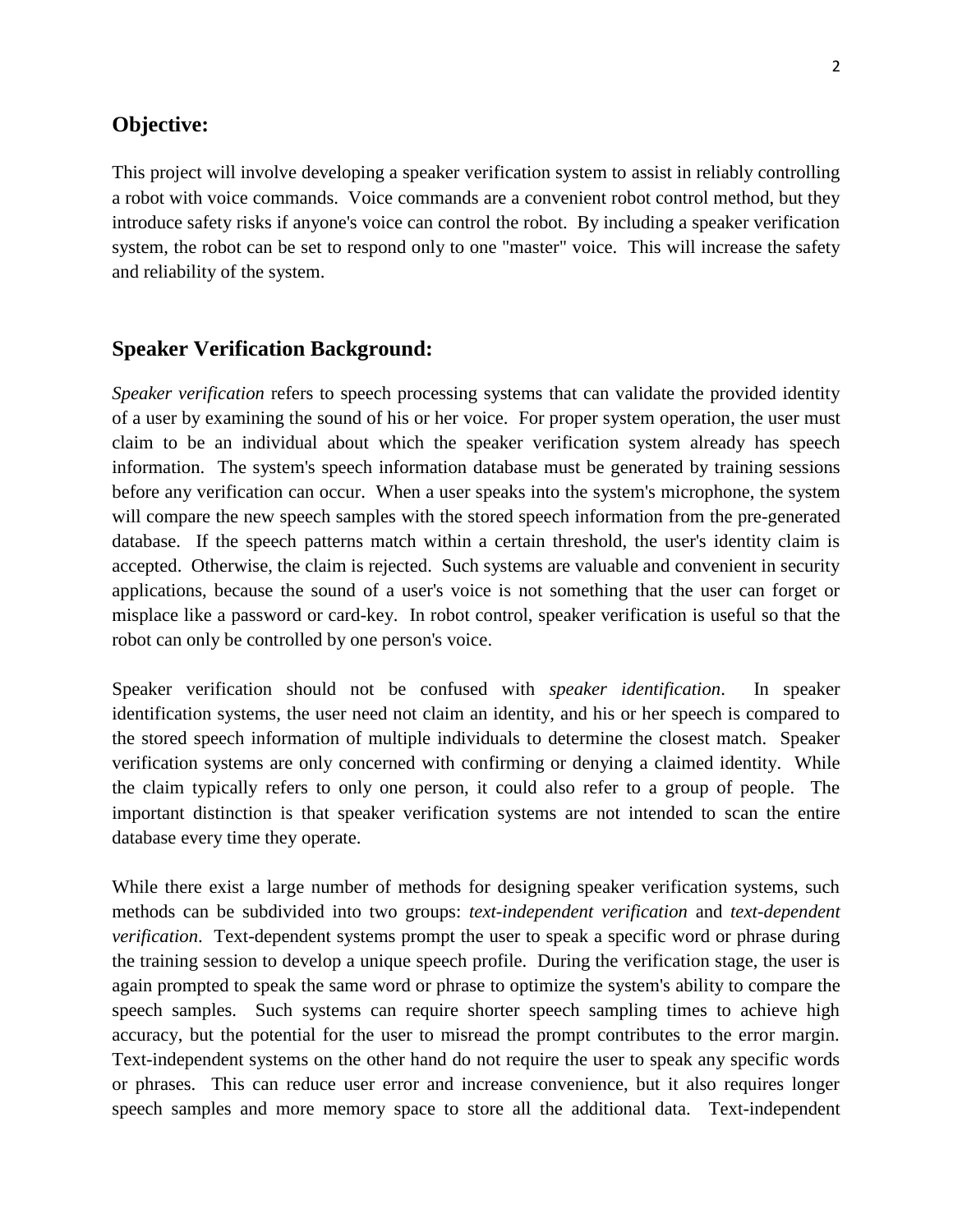systems must also be prepared to process more possible utterances than text-dependent systems. They involve more complicated calculations and are therefore harder to implement in real-time.

#### **Project Overview:**

The text-dependent speaker verification system will be implemented with a Texas Instruments 55x series DSP board. This board was chosen for its low-power capabilities. The system will be mounted to the chassis of a simple wheeled robot so that the user can control the robot with a small set of voice commands if the speaker verification system accepts his or her identity. A microcontroller will serve as the control interface between the DSP and the motor. The robot will not follow the instructions of anyone other than its "master" defined during the training session. In this case, the text-dependence of the system is due to the set of pre-defined voice commands that the robot can accept. Fig. 1 shows a block diagram of the physical connections of the system. Fig. 2 shows a high-level flow chart of the speaker verification system to be programmed on the DSP board.



**Robot motor** 

Fig. 1, Block diagram of the hardware connections of the system



Fig. 2, High-level flow chart of the speaker verification system to be implemented on the DSP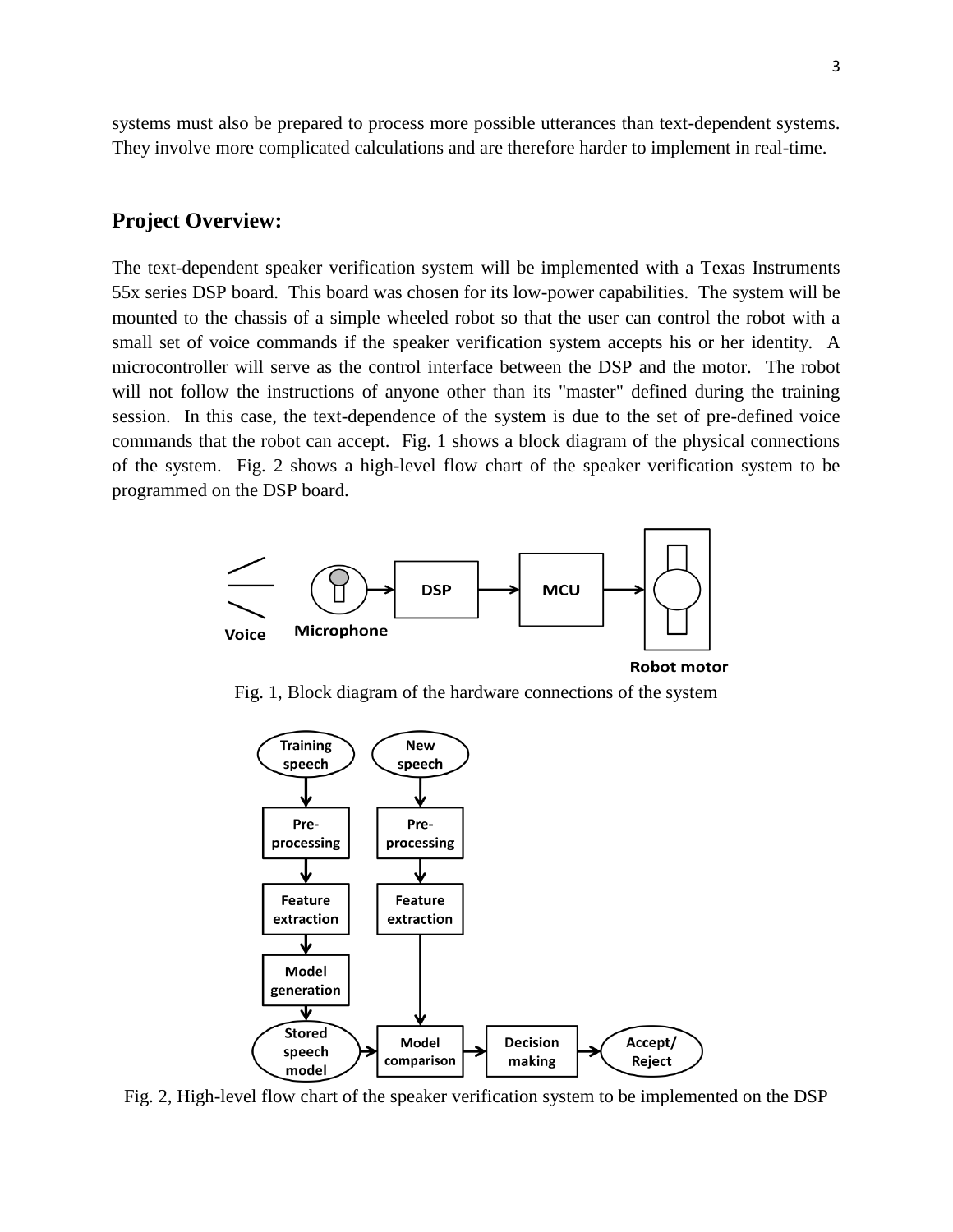Integrating the speaker verification system into a voice-command-based robot control system will require some special considerations:

- The "master" speech model stored in the database must contain as many entries as there are command words for the robot in order to retain the text-dependent nature of the system.
- A simple speech recognition system must be introduced before the speaker verification system to determine which command to send to the robot and which stored speech model to use during model comparison.
- If the microphone is attached to the robot, the quality of the speech samples will be greatly deteriorated by motor noise and acoustical shifting as it moves through the room. This can be partly mitigated with proper microphone selection, but only conducting tests will determine if these concerns can be ignored.
- If the microphone is not attached to the robot, a reliable and unobtrusive means of connecting the microphone to the DSP board must be found.

This project is first and foremost focused on designing the speaker verification system, so the complications mentioned above will not be addressed until a typical-case speaker verification system is simulated in MATLAB and implemented on the Texas Instruments 55x series DSP board. The implementation sequence will be as follows:

- 1. Simulate the speaker verification system in MATLAB. Pre-recorded speech samples will be loaded into the simulation to generate a database. Additional pre-recorded speech samples will be used to test the verification abilities of the system.
- 2. Implement the speaker verification system on the Texas Instruments 55x series DSP on a test-bed. Real time speech from a stationary microphone input will be used to generate the database and perform verification. Verification of multiple command words will be tested, but no robot control will be included.
- 3. Implement the speaker verification system with the robot. The user should be able to control a robot with simple commands using the speaker verification system from the test-bed implementation and a motor control MCU.

### **Functional Description:**

While many strategies exist for designing speaker verification systems, most follow the high level block diagram shown in Fig. 2.

**Data Gathering:** This block includes the user's speech production, the microphone, and the text prompt. For this robot control system, the text prompt can be considered as one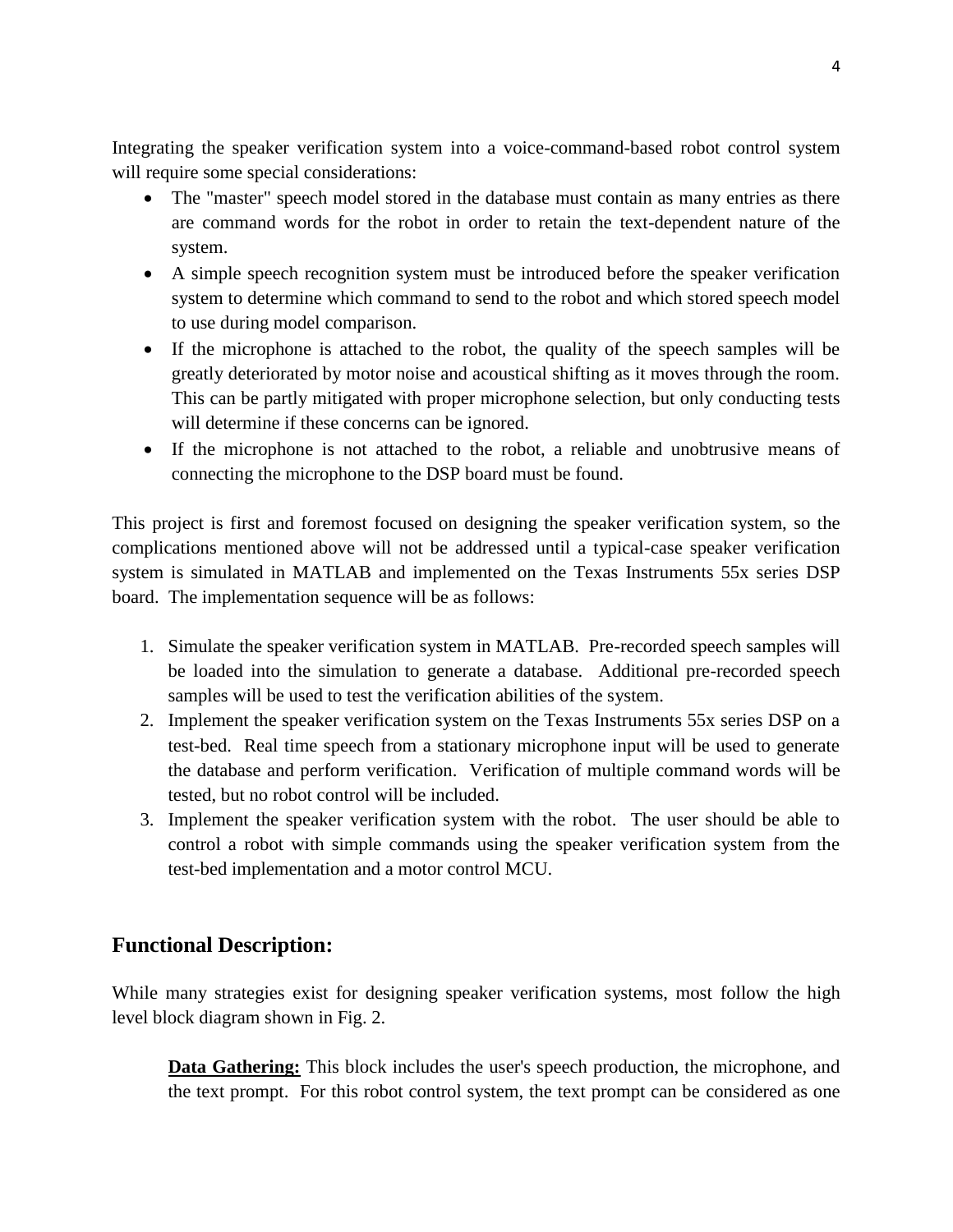of a small set of possible command words. The microphone placement, type, and sampling rate will affect the speech samples. The condition of the speaker's voice will also affect these samples. It will be beneficial to design a system that can maintain accuracy even when the speaker has a head cold or is suffering from some other vocal abnormality.

**Pre-processing:** This block includes band-limiting the input speech to remove unwanted frequencies, cancelling out unwanted noise, removing samples of silence, and performing any other signal manipulations that increase the comprehensibility of the speech input.

**Feature Extraction:** This block generates vectors of parameters, or features, to describe the speech signal. Features that have been shown to assist with speaker verification include fundamental pitch, harmonic content, linear prediction coefficients, and many others. Processing time, accuracy, and ease of implementation will determine which feature extraction methods are used in this system.

**Model Generation:** This block generates models that describe the feature vectors of different individuals' training speech signals. These models are stored in the speech information database of the system. Model generation strategies include cluster analysis, vector quantization, neural networks, and many others. Accuracy and ease of implementation will determine which model generation method will be used by this system. Processing time is less important to this block, because the model generation calculations do not need to be completed in real time.

**Model Comparison:** This block compares the extracted feature vectors from the new speech sample with the preexisting "master" model that was generated in a training session. The method of comparison will differ based on the model type. Assuming the model type is a vector quantization codebook, this block will quantize each input vector to one of the bins. Once the vectors are quantized, the system will compare the location of the vector within the bin to the probability density function of the "master" vectors assigned to this bin in the training session. If the new feature vectors exist in high probability density areas, then the probability score will be high. Otherwise, the score will be low. Summing the score of each vector yields the total score of the new speech signal.

**Decision Making:** This block compares a score from the model comparison block with a threshold score to either accept or reject the user's identity claim. The threshold must be chosen to minimize false acceptance and false rejection errors based on the needs of the system.